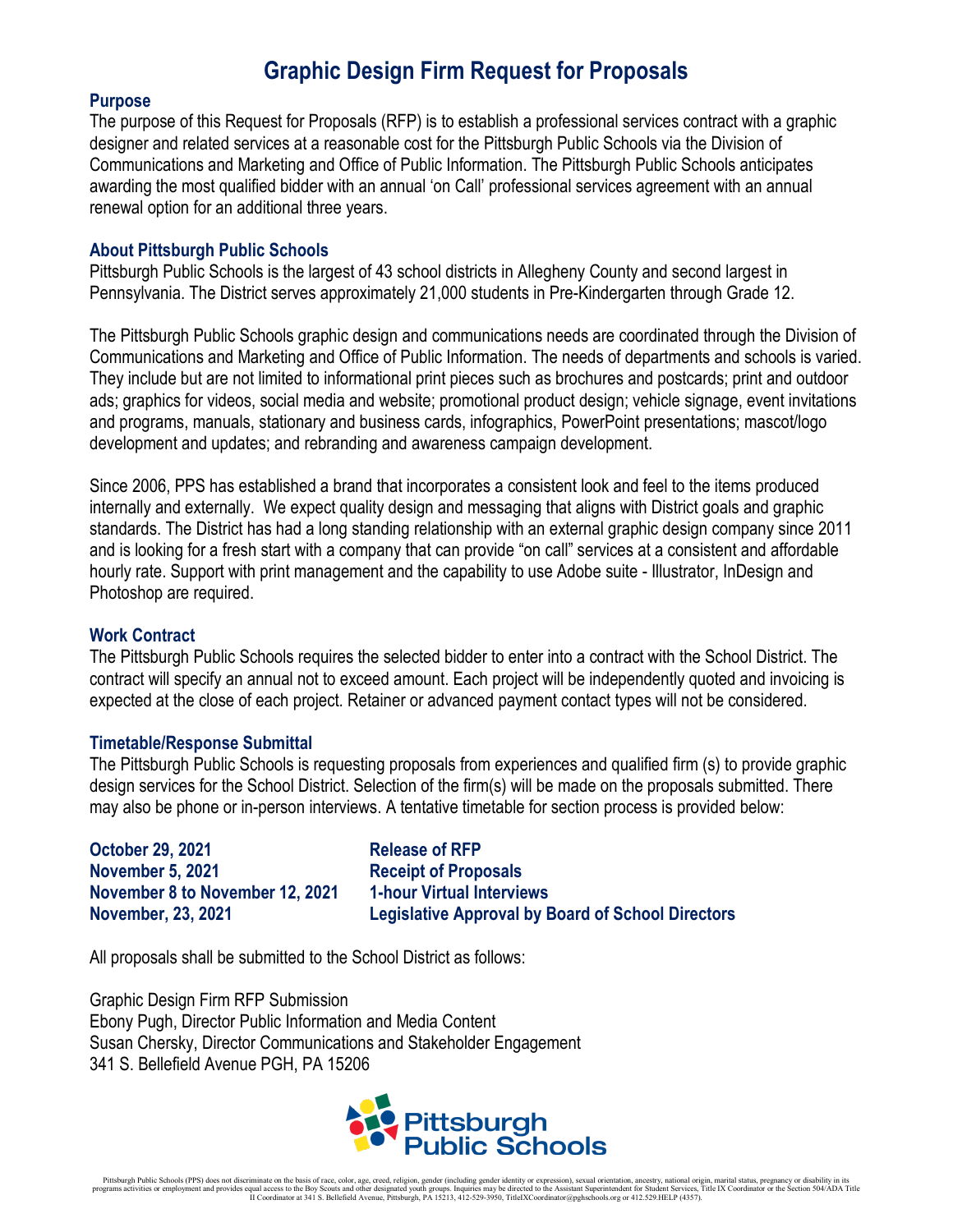# **Graphic Design Firm Request for Proposals**

All submissions must be left at the front desk of the District's Administration building located at the address above.

## **Specific Response /Format Requirements**

One (1) original and (3) copies of the proposal shall be prepared and submitted in hardcopy form. A copy of the proposal should also be emailed to Ebony Pugh, Director Public Information and Media Content [\(epugh1@pghschools.org\)](mailto:epugh1@pghschools.org) and Susan Chersky, Director, Communications and Stakeholder Engagement [\(schersky1@pghschools.org\)](mailto:schersky1@pghschools.org) in such a form as is set forth in this RFP by 12:00 p.m. Noon, on Friday, November 5, 2021. Proposals, including any/all attachments, cover letter and tabs should not exceed twenty-five (25) pages in length on 8 1/2"X 11" paper, single spaced using a minimum font size of 10pt.

Proposals should be submitted in accordance with the instruction detailed below. The School District of Pittsburgh reserves the right to select a proposal in its entirety or some portions(s) thereof. Furthermore, the School District reserves the right to reject any and all proposals and to waive irregularities.

Proposals which are submitted late or in a format different than what has been outlined above will not be accepted.

Responses should address the following questions or requests for information and be organized so that the specific questions or requests for information each begin on a new page with the question repeated at the top of the page.

## **Questions**

Any questions regarding this RFP should be addressed to Susan Chersky, Division of Communications and Marketing - 412.529.3621 or [schersky1@pghschools.org.](mailto:schersky1@pghschools.org.)

## **Proposal Outline**

## **Cover Letter**

Provide name, address and telephone number of the individual or firm submitting proposal. The cover letter must be signed by an authorized officer.

## **Table of Contents**

Clearly identify material contained in the proposal by section and page number.

### **Introduction**

Provide an overview of the firm and its qualifications. Discuss the applicability of such experience to this RFP. Describe the firm's relevant graphic design services for the past two years for the following categories:

- a. Pennsylvania school districts
- b. Pennsylvania local government units
- c. Nonprofit agencies
- d. Corporations

### **Definition of Problem**

Provide an explanation and interpretation of the areas of importance in this RFP that will demonstrate your understanding of the Pittsburgh Public Schools requirements.